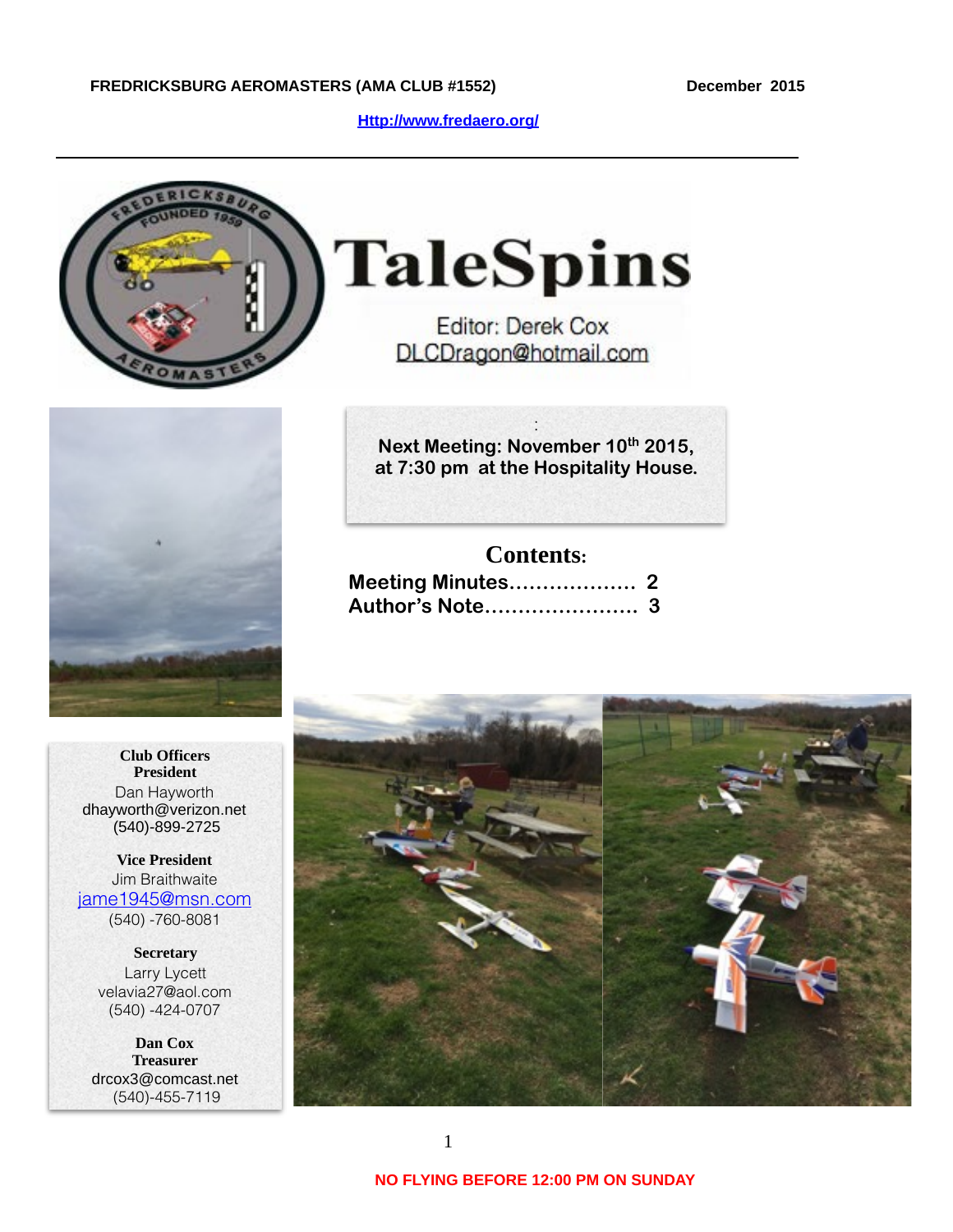# *Fredericksburg Aeromasters Meeting Minutes*

**Call to Order: Jim Braithwaite** - Welcome and call to order at 7:30 p.m. with 8 members present.

**Secretary Report:** Minutes of October meeting were approved and motion to accept by Dan Cox and seconded by Hank Mausolf.

**Treasurers Report**: Read by Dan Cox and was reported as of 11/12/15.

- Checking account balance \$779.89
- Savings account balance \$563.22
- Total \$ 1,343.11
- Paid members: clubs membership 37.

Brian Mausolf made the motion to accept the report, seconded by Hank Mausolf.

## **Committee Reports:**

**Safety** - Jim Braithwaite – All is well.

**Field** - Bruce Simpson – Shed repairs started by Bruce. Work party to be rescheduled. **Training -**  Jim Chandler – Training on going.

**Newsletter** – Derek Cox - OK

**Website** - Brian Mausolf – Was able to adjust the web agreement to reduce this year's fee by half and locked in two year agreement. Thanks Brian.

# **Old Business:**

1, Annual Report = Annual report carried over to next month...

2. Shelter project on hold.

3. Club Patches: need to re-supply, two quotes obtained estimated cost \$300. Larry investigate cost effective supplier

4. Larry Lycett provided an estimate on a walk behind brush cutter rental (Bush Master). They are equal to a small bush hog and are effective in removing small brush like we have. Rental is \$85.00 per day. He believes a good bit of what field needs addressed and could be done one or two days. Machine is self propelled but can be physically hard on body. If we have 3or 4 people to spread out work would be best. Membership will schedule a work day. On hold, will carry to spring.